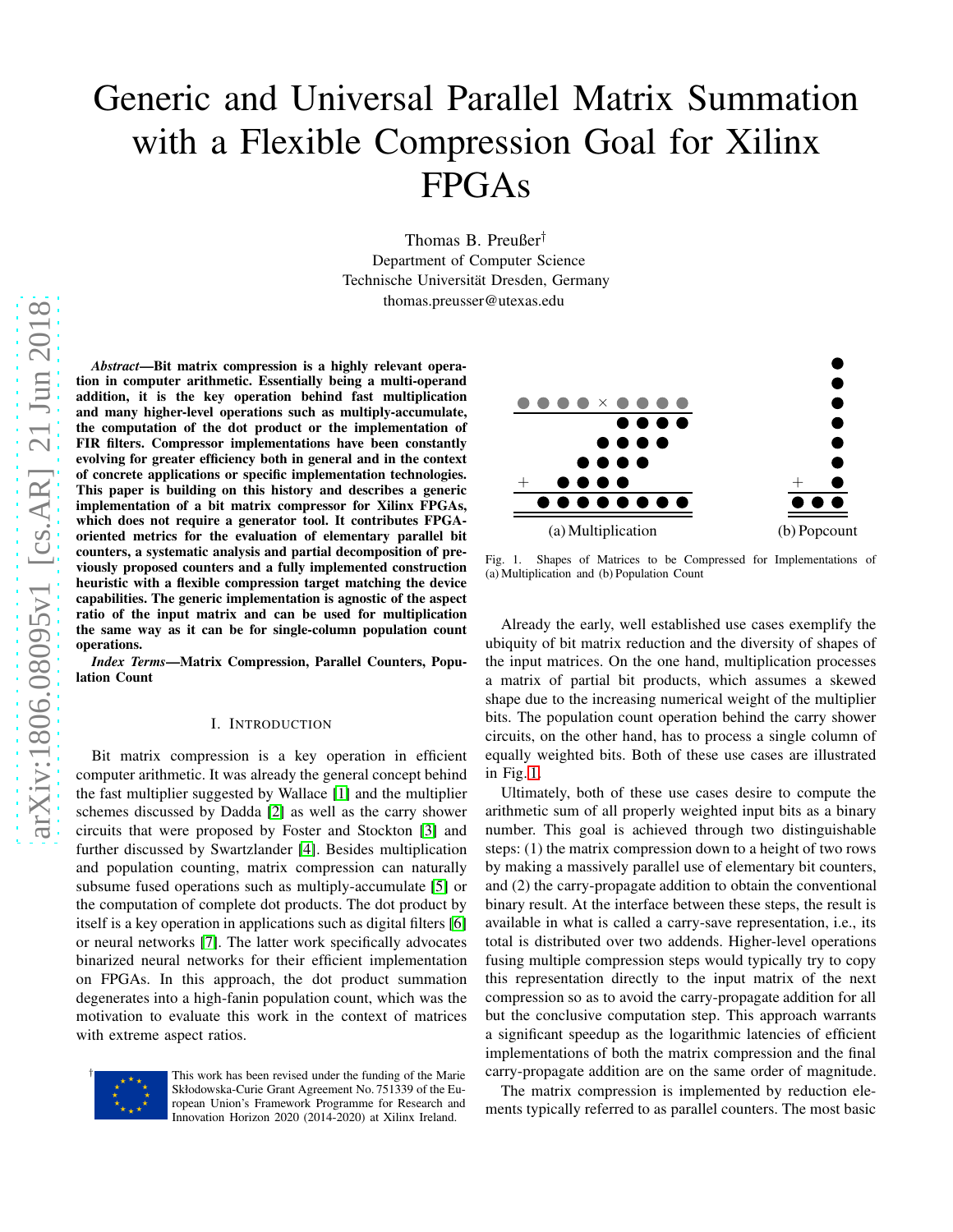

<span id="page-1-0"></span>Fig. 2. Carry-Save-Addition

of these counters is the full adder reducing three inputs of the same weight to a two-digit binary number:

$$
x_0 + x_1 + x_2 = 2 \cdot y_1 + y_0
$$
 with  $x_*, y_* \in \{0, 1\}$ 

where  $y_1$  corresponds to the carry and  $y_0$  to the sum output. Applying full adders in parallel to three matrix rows as shown in Fig. [2](#page-1-0) reduces them to two rows with the same additive value. This 3-to-2 compression, aka. carry-save addition, is performed within a single full-adder delay independent of the width of the rows. More sophisticated counters can give rise to higher compression ratios such as the 4-to-2-adders thoroughly reviewed by Kornerup [\[8\]](#page-7-7) or the 5-to-2 compressor described by Kwon et al. [\[5\]](#page-7-4). Besides full adders, they rely on instances of what is called a generalized parallel counter whose input bits may already have different numerical weights. In particular, their compressor also uses  $(2, 3 : 1, 1, 1]$  elements where the notation of  $(p_{m-1}, \ldots, p_0 : q_{n-1}, \ldots, q_0]$  defines the right-aligned numbers of input and output bits, which the counter processes while maintaining this invariant over the total sum:

$$
\sum_{i=0}^{m-1} \left( 2^i \cdot \sum_{j=0}^{p_i-1} x_{i,j} \right) = \sum_{i=0}^{n-1} \left( 2^i \cdot \sum_{j=0}^{q_i-1} y_{i,j} \right)
$$

The rather stiff notion of reducing the number of complete rows is less suitable for irregular matrix shapes. In fact, it was already broken up by Dadda [\[2\]](#page-7-1) who applied full and half adders for the reduction of a multiplication matrix exactly to the bit columns where this was needed to reach the targeted row count of the current reduction step. This flexible, goaloriented placement of counters can still be considered the state of the art. Heuristics and ILP solvers have been used to optimize such compression solutions for various input matrix shapes [\[9\]](#page-7-8), [\[10\]](#page-7-9).

In the remainder of this paper, we first give an overview of the related work before establishing criteria for the counter evaluation and defining a suitable and systematically completed set of parallel bit counters for our FPGA implementation. We then discuss the conclusive carry-propagate addition and its integration with the preceding matrix compression to define an efficient greedy construction of a matrix summation implementation. Finally, we evaluate the generic synthesizable VHDL implementation of our approach targeting a concrete Xilinx Zynq device using Vivado.



<span id="page-1-1"></span>Fig. 3. Compulsory Parallel Matrix Re-Shaping Using Half Adders

#### II. RELATED WORK

The scheduling of counters to build a compressor depends naturally on the selection of available modules. It is the backing technology that defines which counters can be implemented most efficiently. A discussion of the choices for ASICs was composed by Verma and Ienne [\[11\]](#page-7-10). FPGAtargeted counters have been most prominently proposed by Parandeh-Afshar et al. [\[9\]](#page-7-8), [\[12\]](#page-7-11), [\[13\]](#page-7-12) as well as Kumm and Zipf [\[10\]](#page-7-9), [\[14\]](#page-7-13). As this paper focuses on the construction of compressors within a modern Xilinx FPGA fabric, it will heavily build on the work of these latter two groups.

A heuristic for constructing compressors for Altera devices was proposed by Parandeh-Afshar et al. in 2008 [\[12\]](#page-7-11). They used a single-pass heuristic selecting the most efficient from a selection of parallel counter that would fit into the work still to do by the compression step starting from the leastsignificant and proceeding to the most-significant bit position. The compression goal was a matrix of, at most, three rows. This relaxed goal definition exploits the fact that ternary adders map well onto modern FPGA architectures. It also has the tremendous benefit that half adders can be avoided altogether. Half-adders only have a reshaping function and do not reduce the number of bits in the matrix. As shown in Fig. [3,](#page-1-1) they must be used to reshape an almost done two-row matrix in parallel so that it can accommodate just one more carry efficiently. This pressure disappears with a goal of three rows.

In their follow-up work [\[13\]](#page-7-12), Parandeh-Afshar et al. start considering mapping counters to the broader structural context of an Altera Adaptive Logic Module (ALM) rather than assuming an indifferent pool of lookup tables (LUTs). This enables them to exploit the carry-chain links between adjacent LUT stages for fast and yet more capable counters. Finally [\[9\]](#page-7-8), they tie individual counters together by merging the carry output of one module with the carry input of another into one LUT stage. While this, indeed, reduces LUT usage, it also creates unwieldy structures that severely limit the mobility of individual counters during the logic placement, which complicates the routing optimization to be performed by the tools. Last but not least, this work also looks into a generalization for Xilinx architectures.

Kumm and Zipf [\[14\]](#page-7-13), on the other hand, proposed counter designs that are a natural fit for the slices of four LUTs that are found in Xilinx architectures. Like Parandeh-Afshar et al., they aim at a three-row compression goal. While they provide convincing delay estimates for using their proposed counters, they do not use it for a sharp cut in the selection of implementation modules. Besides an extended counter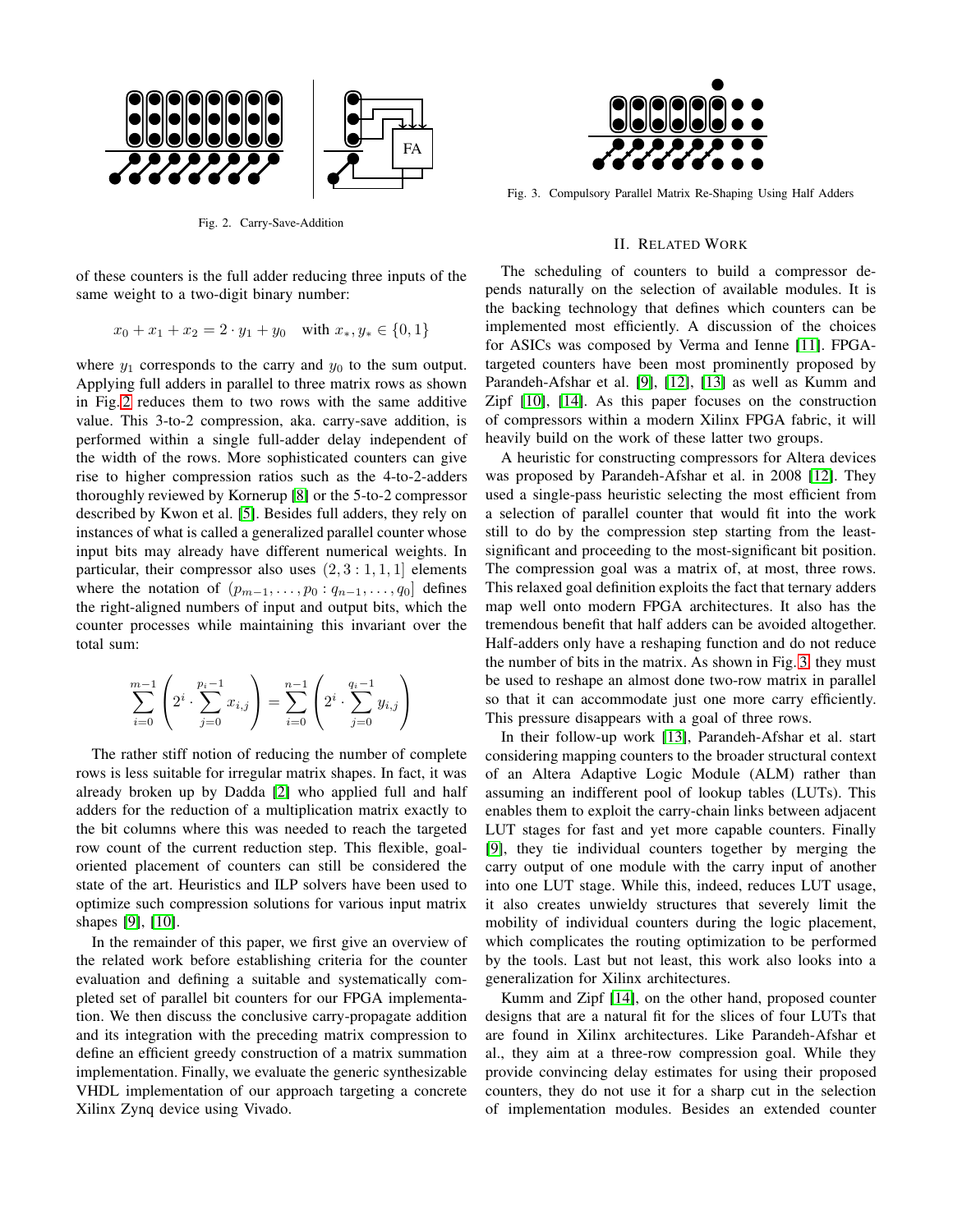selection, they also propose to consider 4:2 adders in the construction of a compressor. In a subsequent work [\[10\]](#page-7-9), they substitute the heuristic compressor construction by an integer linear programming (ILP) optimization. While they can demonstrate a consistent reduction of the LUT usage and the number of compression stages, the ILP running time remains prohibitive for all but desperate workflows.

Targeting Xilinx devices, the work by Kumm and Zipf is the natural foundation we build on. We adopt their useful counters but also decompose, classify and generalize them to construct a systematic selection of modules, from which the implementation can pick the most suitable and capable instances. While we also use their *efficiency* metric, we complement it with the additional metrics of *strength* and *slack* so as to enable a directed selection of the most beneficial counters in the compressor construction. Performing an in-workflow construction at the time of the RTL synthesis, we rely on a heuristic that is closely related to the one by Parandeh-Afshar et al.

## III. COUNTER EVALUATION

For the evaluation of the building blocks of a compressor, the generalized parallel counters, we derive several performance metrics based on their physical properties. The goal of this evaluation is to firstly define the selection of counters that is to be used in the compressor construction and secondly to prioritize among them as long as multiple choices are technically feasible.

As a first criterion, we will use the estimated counter delay for a hard exclusion of candidates. So as to ensure roughly balanced bit delays after each compression step, counters are not allowed to add any extra signal paths over the general-purpose routing network beyond what is needed to feed its inputs and to forward its outputs. Counters are, however, allowed to grow beyond a single LUT by using slice internal signal paths, in particular, the carry chain. The delay on the carry chain links is negligible in comparison to general-purpose routing paths. We only ensure that a counter is constrained to a slice, which corresponds to a maximum of four LUTs. While all the GPCs collected by Kumm and Zipf also fit into the bounds of a slice [\[10\]](#page-7-9), quite a few of them feature secondary carry signals over the general-purpose routing in parallel to the carry-chain link. We exclude these counters explicitly.

In terms of physical dimension, the total number of counter inputs, outputs and the occupied area in terms of LUTs are of interest. Given the GPC  $(p_{m-1}, \ldots, p_0 : q_{n-1}, \ldots, q_0]$ , we use:

| $p = \sum_{i=0}^{m-1} p_i$<br>$q = \sum_{i=0}^{n-1} q_i$ | - the total number of inputs  |
|----------------------------------------------------------|-------------------------------|
|                                                          | - the total number of outputs |
| k                                                        | - the number of occupied LUTs |

Performance metrics are derived from these physical characteristics.

Definition 1. *The* efficiency *of the generalized parallel counter*  $(p_{m-1}, \ldots, p_0 : q_{n-1}, \ldots, q_0]$  *is the quotient of its* 



<span id="page-2-0"></span>Fig. 4. Phantom Carries by Slacky Counters

*achieved reduction of the number of bit signals and the number of LUTs it occupies:*

$$
E = \frac{p - q}{k}.
$$

This notion of efficiency was previously used by Kumm and Zipf [\[10\]](#page-7-9). It reflects signal reduction achieved in relation to the hardware investment. Giving preference to more efficient counters will optimize the constructed result with respect to silicon area.

Definition 2. *The* strength *of the generalized parallel counter*  $(p_{m-1}, \ldots, p_0 : q_{n-1}, \ldots, q_0]$  *is the ratio of its input bit count vs. its output bit count:*

$$
S = \frac{p}{q}.
$$

The strength metric captures the asymptotic height reduction of a large bit matrix when exclusively using a specific counter in a single compression step. Giving preference to stronger counters emphasizes a small number of compression steps as a construction goal.

Definition 3. *The* (arithmetic) slack *of the generalized parallel counter*  $(p_{m-1}, \ldots, p_0 : q_{n-1}, \ldots, q_0]$  *captures the share of the numeric range representable by the output bits that cannot be used:*

$$
A = 1 - \frac{1 + \sum_{i=0}^{m-1} 2^i \cdot p_i}{1 + \sum_{i=0}^{n-1} 2^i \cdot q_i}
$$

The slack captures the coding inefficiency of a counter's output. It is counterproductive for reducing the number of bits in the matrix. Accumulating slack within a compression network may even result in phantom carries. Refer to the compression depicted by Fig. [4.](#page-2-0) While the two-row result looks as if it might produce a carry into the  $2<sup>3</sup>$  position, this is, in fact, not possible because the maximum numerical value of the original input is only  $1 \cdot 2 + 5 \cdot 1 = 7$ . This misconception suggested by the dot diagram is created by the half adder  $(a (2:1,1]$ -counter), which cannot produce a result value of three and hence leaves one out of four possible outputs unused. Note that the slack of a functionally correct counter is never negative as this would imply that there are large input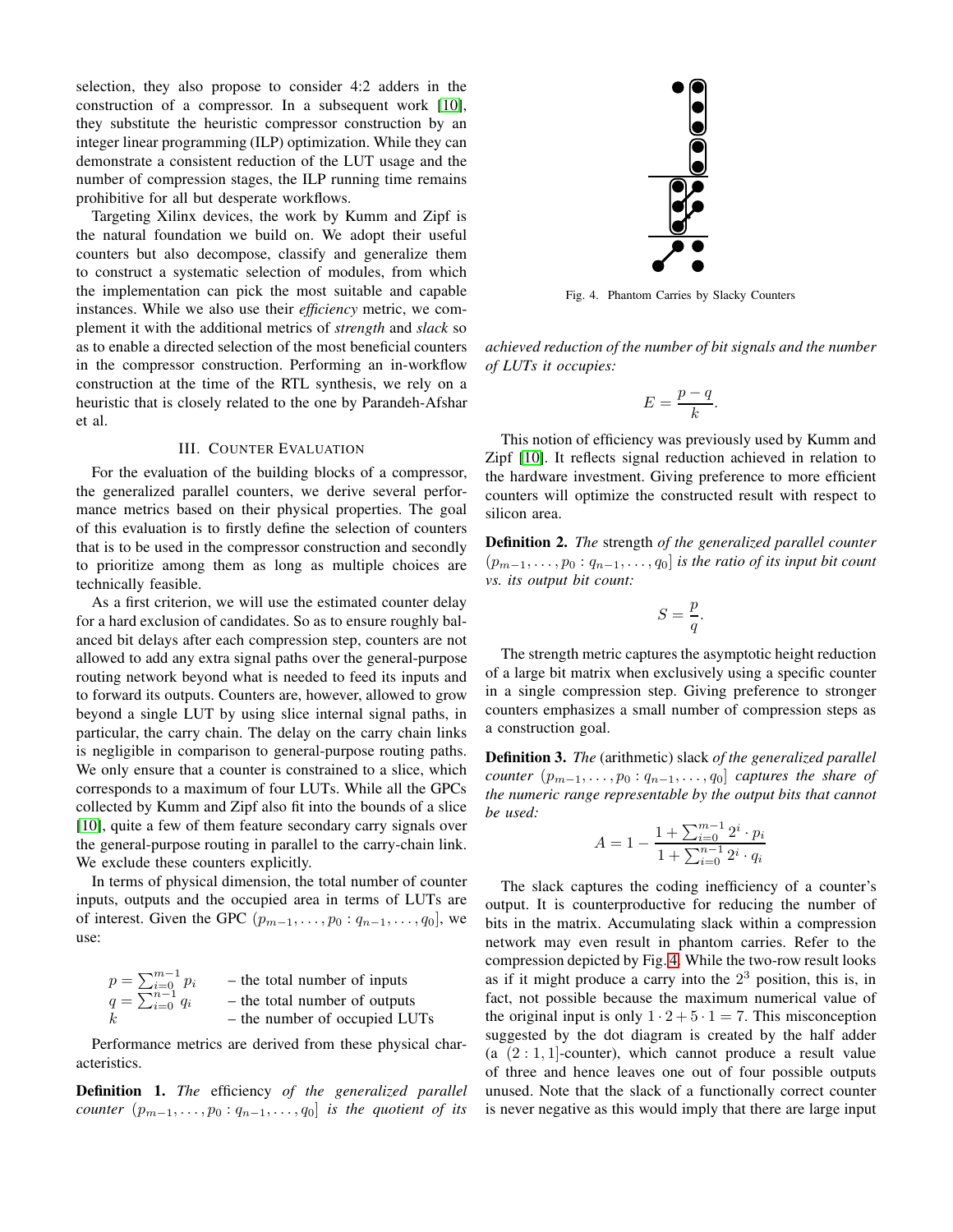

<span id="page-3-1"></span>Fig. 5. Atom (2, 2)



Fig. 6. Atom (1, 4)

totals that cannot be recoded into the available output bits<sup>[1](#page-3-0)</sup>. Giving preference to counters with no or, at least, smaller slack minimizes the chance to introduce phantom signals to the constructed compressor.

Kumm and Zipf have proposed several counters that map perfectly into the slice structure found in modern Xilinx devices since generation 5. While not identified as such, most of them are actually instances of a more general concept that composes those 4-column counters from the 2-column atoms shown from Fig. [5](#page-3-1) through Fig. [7.](#page-3-2) Any two of these atoms can be combined arbitrarily into a slice to form nine different counters. Both constituting atoms are exclusively connected through the carry chain. The initial carry chain input at the



<span id="page-3-2"></span>Fig. 7. Atom (0, 6)

TABLE I COMPOSABLE WHOLE-SLICE COUNTERS

<span id="page-3-3"></span>

| <b>Atoms</b>    | $(\ldots,2,3)$         | (, 1, 5)               | $( \ldots, 0, 6)$                                                              |
|-----------------|------------------------|------------------------|--------------------------------------------------------------------------------|
|                 | $E$ $S$ $A$            | $E$ $S$ $A$            | $E$ $S$ $A$                                                                    |
| (2, 2, )        | $1 \t1.80^{\dagger}$   | $1.25 \quad 2 \quad 0$ | 1.25 2 $\frac{1}{32}$<br>1.5 2.2 $\frac{1}{32}$ ‡<br>1.75 2.4 $\frac{1}{32}$ ‡ |
| $(1, 4, \dots)$ | $1.25 \quad 2 \quad 0$ | $1.5$ 2.2 0 $\pm$      |                                                                                |
| $(0,6,\dots)$   | $1.5$ 2.2 0            | $1.75$ 2.4 0           |                                                                                |

†Standard 4-bit RCA.

‡Counters proposed by Kumm and Zipf [\[10\]](#page-7-9), [\[14\]](#page-7-13).

lower significant atom can be used to input an additional bit of weight one. Note that this is physically not possible for atom  $(0, 6)$  since the LUT bypass used by  $a_5$  conflicts with driving an external carry input. All of the counters constructed this way produce a five-bit binary number as a single-row result.

The performance metrics of these composable whole-slice counters are summarized by Tab. [I.](#page-3-3) On the left top, the combination of two  $(2, 2)$ -atoms with an additional carry input essentially yields a four-bit ripple-carry adder (RCA). It reduces the number of active bits by one for each invested LUT, hence its efficiency of 1. While an arbitrarily wide RCA would have a strength of 2, the limitation of the accepted carry paths to a slice limits it to 1.8. Both efficiency and strength grow systematically as one of the weight-2 inputs is replaced by two weight-1 inputs to yield the  $(1, 4)$ - and the  $(0, 6)$ -atoms. They complete the set of reasonable 2-column atoms, which are allowed to contribute a maximum numeric value of 6 in addition to the input on the carry chain. The remaining alternative of a  $(3,0)$ -atom is reasonably subsumed by a single-LUT implementation of a full adder.

Note that the advantage of the  $(0, 6)$ -atom is impacted in the low-significant position where a structural resource

<span id="page-3-0"></span><sup>&</sup>lt;sup>1</sup>Counters with a negative slack may render useful when (positive) slack has accumulated in the computation. For instance, a half adder that has no arithmetic chance to produce a carry degenerates into a plain XOR gate for the sum output. This gate can be viewed as a simple  $(2:1]$ -counter with an obvious negative slack. This pathway is not investigated any closer in this paper.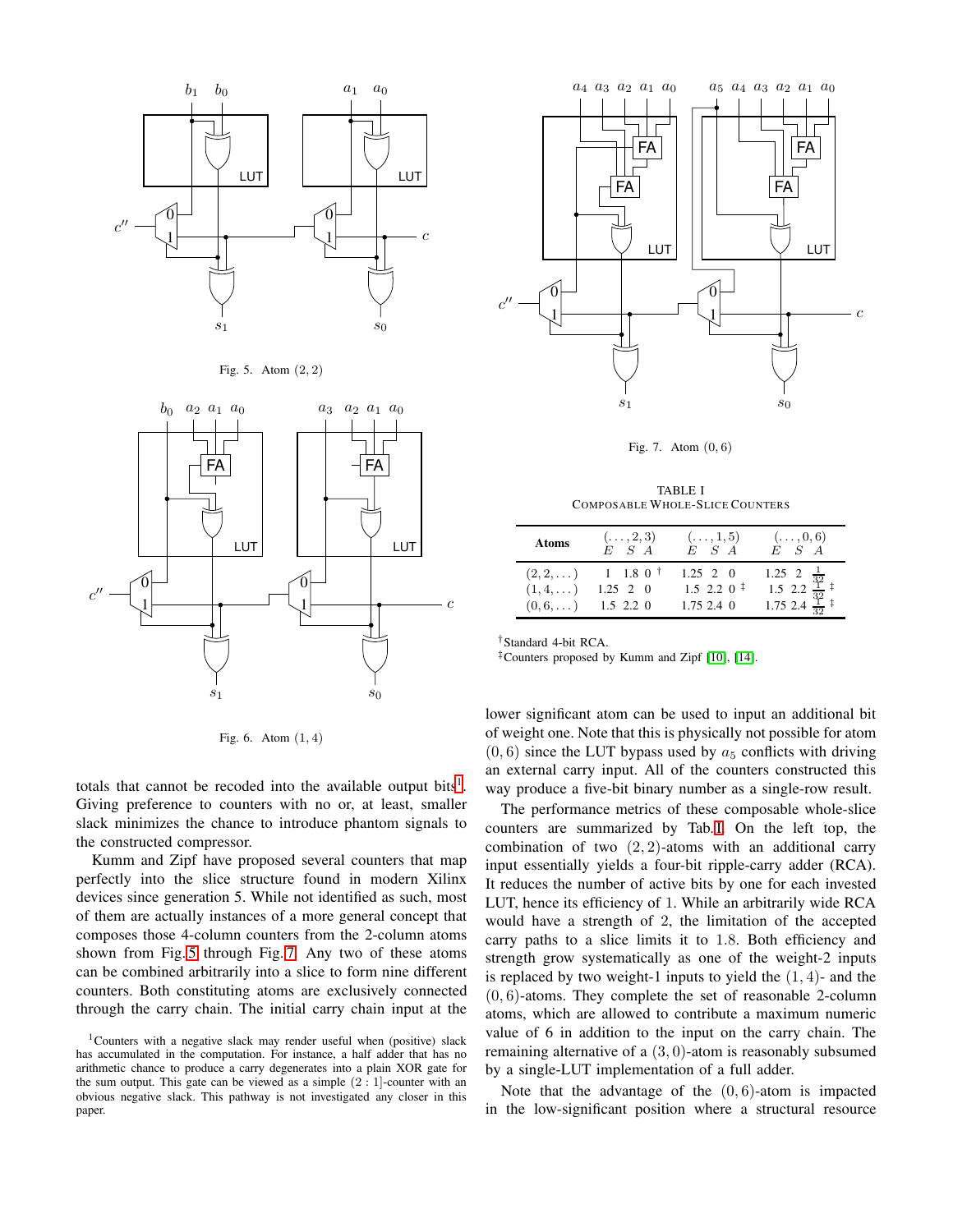

<span id="page-4-1"></span>Fig. 8. Implementation of the  $(2, 5 : 1, 2, 1]$ -Counter

<span id="page-4-0"></span>TABLE II EVALUATION OF FLOATING COUNTERS

| <b>Counter</b>                          | S<br>E.                                                         |
|-----------------------------------------|-----------------------------------------------------------------|
| (3:1,1]<br>(6:1,1,1]<br>(2, 5: 1, 2, 1] | $1.5 \quad 0$<br>$\frac{1}{1.5}$ $\frac{2}{1.75}$ $\frac{1}{8}$ |

hazard within the slice prevents the functional utilization of an additional carry input. Only being able to feed a constant of zero, there are no improvements in terms of efficiency and strength over the  $(1, 4)$ -atom in this position. Rather arithmetic slack is introduced as the output code space cannot be utilized completely. For the illustration of the strength metric, observe that the exclusive use of  $(0, 6, 1, 5)$ - and  $(0, 6, 0, 6)$ -counters on a large bit matrix will deflate twelve input rows to five output rows, hence  $S = \frac{12}{5}$ .

There is one more whole-slice counter that is adopted from Kumm and Zipf [\[10\]](#page-7-9) which cannot be decomposed into the atoms extracted above: the  $(1, 3, 2, 5: 1, 1, 1, 1, 1]$ -counter. We discard some other of their proposals:

- all counters such as the  $(2, 0, 4, 5 : 1, 1, 1, 1, 1]$ -counter that impose an additional routing delay by driving carrylike signals over the general-purpose routing rather than the carry chain, and
- the  $(1, 5 : 1, 1, 1]$  and  $(6 : 1, 1, 1]$ -counters that they have mapped to the carry chain tying them to the lower significant half of the slice without being able to utilize the higher significant part.

While complex, slice-based counters promise high values in strength and efficiency, they are typically too bulky for achieving a covering of the bit matrix that is as exhaustive as possible. For this purpose, more flexible, smaller LUT-based counters are needed. The most elementary among these is the full adder, i.e. a  $(3:1,1]$ -counter. Using both of its outputs, this can be implemented within a single LUT. The  $(6:1,1,1]$ counter is adopted from Brunie et al. [\[15\]](#page-7-14). It occupies three LUTs and is very effective for reducing the height of a singular peek column. Finally, we propose the novel  $(2, 5 : 1, 2, 1]$ counter depicted in Fig. [8.](#page-4-0) It utilizes only two LUTs to do the work of three full adders within a single logic level. As shown, the sum and the carry computations of one of these full



<span id="page-4-2"></span>Fig. 9. Element of a Ternary Adder in the Xilinx Carry Chain

adders are distributed among the two LUTs and merged with the exclusively local full adders. Implementing two 5-input functions within every involved LUT utilizes them fully. The performance figures of all of these *floating* counters whose LUTs can be placed freely are listed in Tab. [II.](#page-4-1) Note that the  $(2, 5 : 1, 2, 1]$ -counter competes very favorably in this group.

#### IV. FINAL CARRY-PROPAGATE ADDITION

The ultimate result of the parallel compression by counters must finally undergo a carry-propagate addition to obtain the total as a conventional binary number. The traditional two-row compression goal implied by Wallace [\[1\]](#page-7-0) and Dadda [\[2\]](#page-7-1) can be relaxed to three rows if ternary adders are well supported on the targeted hardware. This was exploited by Parandeh-Afshar et al. [\[12\]](#page-7-11) as well as Kumm and Zipf [\[14\]](#page-7-13). We will go one step further and define an even more flexible compression goal.

The ternary adder implementation on a Xilinx carry chain requires a secondary carry that cannot utilize a direct fast carry-chain link. As shown in Fig. [9,](#page-4-2) the computation of this secondary carry  $z'$  at a bit position does not depend on the incoming secondary carry z. Thus, no lengthy and slow combinational path is created but rather only one extra intermediate routing delay is implied in total. This additional delay is roughly equivalent to introducing a separate compression stage by parallel full adders that would achieve a reduction from three down to two rows as well. However, the ternary adder offers an increased functional density.

Instead of targeting a fixed compression goal as the input to the carry-propagation stage, we allow a flexible goal that is inferred in the process of the right-to-left greedy heuristic for counter placement. This process will not further consider the placement of counters in a column if its effective height, i.e. its remaining input bits plus the outputs from counters previously placed in this compression step, can be processed by the carrypropagate stage. The acceptable bit height depends on the previous history of column heights. In the very first, least-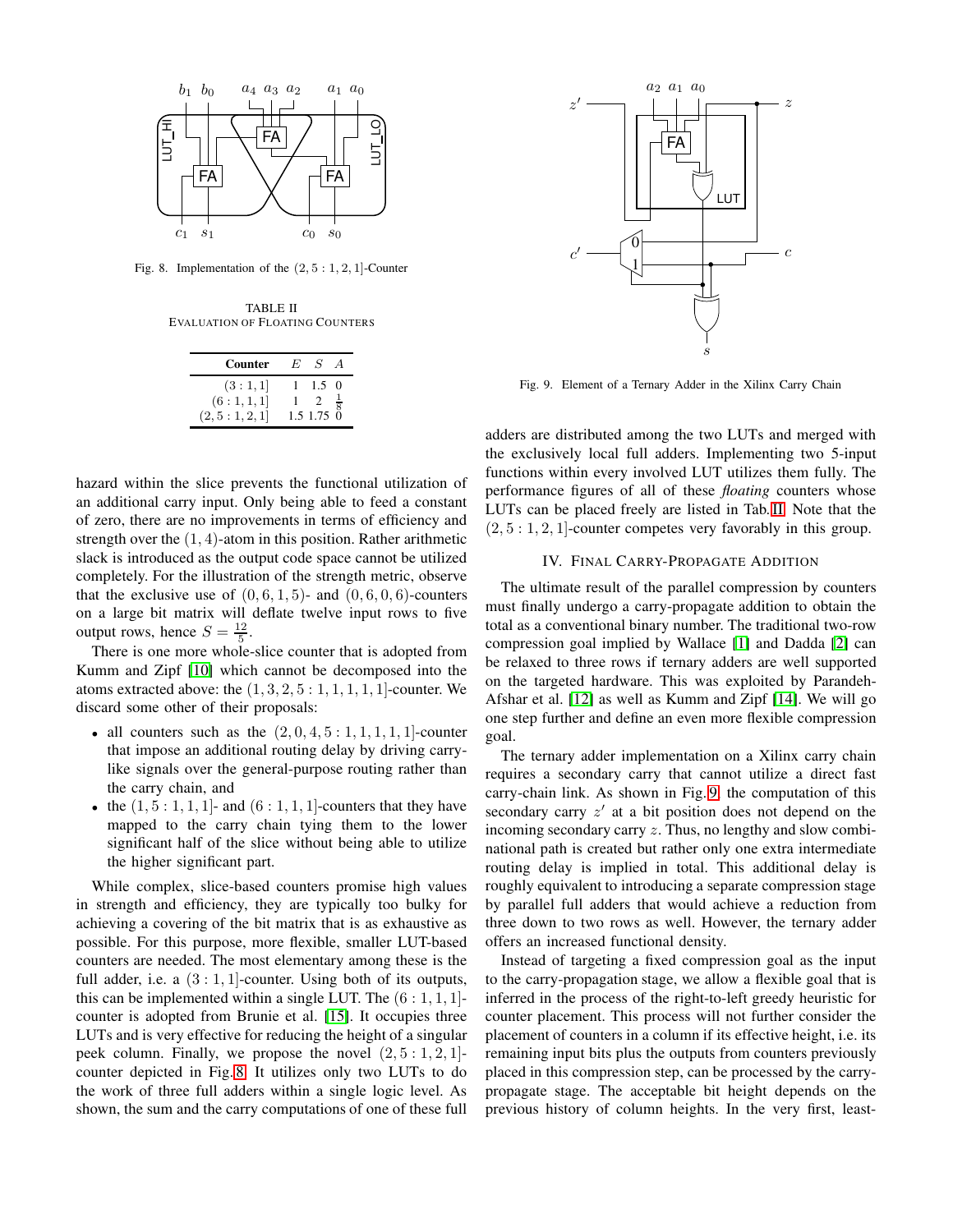

Fig. 10. Example of an Acceptable Ragged Carry-Propagate Input

<span id="page-5-0"></span>TABLE III CONSTRUCTION OF THE CARRY-PROPAGATE STAGE

<span id="page-5-1"></span>

| <b>Carries</b> Height $0 \t 1 \t 2 \t 3 \t 4 > 4$ |                        |  |                                                            |  |
|---------------------------------------------------|------------------------|--|------------------------------------------------------------|--|
|                                                   | $\Omega$<br>CP.<br>FA. |  | CP FA FA TE n/a<br>FA FA TE TE n/a<br>FA TE TE $n/a$ $n/a$ |  |

significant column, a height of four bits is acceptable as the input  $z$  can be re-purposed as a fourth input. Unfortunately,  $z$ and c compete for the same link to the general-purpose routing network so that a fifth input fails on a structural hazard.

Behind a ternary adder element, the next column will be considered done if it is no higher than three bits. Counters are placed aggressively if the height target has not yet been reached. This way, the resulting column height may drop below the acceptable height. This allows benefits to be passed on to the next column. For instance, assume the rightmost column to have a height of 5, and a  $(2, 5 : 1, 2, 1]$  counter is scheduled for its compression. In the next compression stage, no more counter will be placed into this column. Due to the fact that it does not even leave a carry for the final addition, the weight-2 column now only needs to be compressed to a height of 4. Similarly, full adders that do not produce a secondary carry will be used if the number of remaining bits permits. See Fig. [10](#page-5-0) for an example of a ragged carry-propagate input that is acceptable by the proposed flexible approach.

```
Data: height[WIDTH-1 \dots0] – effective column heights
anchor := 0;
carries := 0:
Procedure update anchor
     while \left( \text{anchor} \right) \leq WIDTH) and \left( \text{height}[\text{anchor}] \leq 4 \right)and (height[anchor] + carries \leq 5) do
          schedule carry-propagate module (Tab. III);
          carries := (carries + height[anchor])/2;anchor := anchor +1;
     end
update anchor();
while anchor < WIDTH do
     // another compression stage, try in order of preference
     for counter in COUNTERS do
         for pos := anchor . . . W-counter.width do
               while counter fits at pos do
                  schedule counter;
              end
         end
     end
     schedule pipeline registers as requested;
     update anchor();
end
```
<span id="page-5-2"></span>Alg. 1. Greedy Compressor and Summation Construction

Tab. [III](#page-5-1) and Alg. [1](#page-5-2) illustrate the interaction between the counter scheduling and the flexible carry-propagate stage. Carry-propagate modules are selected on the basis of the effective column height and the carries received through the carry propagation itself as shown by Tab. [III.](#page-5-1) If the effective column height does not fit any of the available elements, the parallel compression by counters has to continue and counters are to be placed starting at the determined anchor position. Pipeline registers may be scheduled to buffer the active bit signals after any compression stage. The corresponding request must currently be posed by the designer who specifies the stage count, which is expected to meet timing within the targeted constraints.

## V. EXPERIMENTAL EVALUATION

The described algorithm was implemented directly in synthesizable VHDL code. The available counters are characterized by signature records stored in an array that is sorted with respect to the preferred performance metric for the purpose of counter scheduling. The concrete schedule comprising the counter placements and the composition of the conclusive carry-propagate addition is computed by a designated function, which takes an array of the initial column heights as its input. Its output is the representation of the schedule in a flat integer\_vector, which directs the actual module instantiations within a for-generate loop.

We have used the described algorithm together with the proposed selection of counters and the suggested final adder construction to implement several matrix summations. The analyzed use cases range from high, single-column population counts over high, dual-column inputs to a  $16 \times 16$ -bit multiplication matrix for reference. A multiplier would typically not be implemented within the general LUT-based FPGA fabric but would rather utilize the hardwired  $25 \times 18$ -bit multipliers of the DSP48E blocks.

All measurements were obtained using Vivado 2016.4 targeting an XC7Z045-FFG900-2 device. This device is found on the ZC706 evaluation board, which was also recently used by Umuroglu et al. [\[7\]](#page-7-6). Delay measurements are taken from a pure combinational implementation without added pipeline stages in a register sandwich that determines the timing constraint. Timing targets are defined in a process of nesting intervals until a failed and an accomplished timing goal are reached that are no more than 0.1 ns apart. The last met timing is reported. Area results for the summation are extracted from the hierarchical utilization report. For each use case, three schemes of the counter selection for the construction of the compression stage have been evaluated: precedence with respect to (a) efficiency, (b) strength, and (c) their product. The arithmetic slack was used as last decision criterion only.

Fig. [11](#page-6-0) depicts the determined combinational delays of the different matrix summations. The general tendency that higher or wider input matrices demand more time for computation is obvious. However, note that the strength-driven construction produces an unexpectedly slow solution for the input matrix of two 128-bit columns. Its schedule, indeed, differs significantly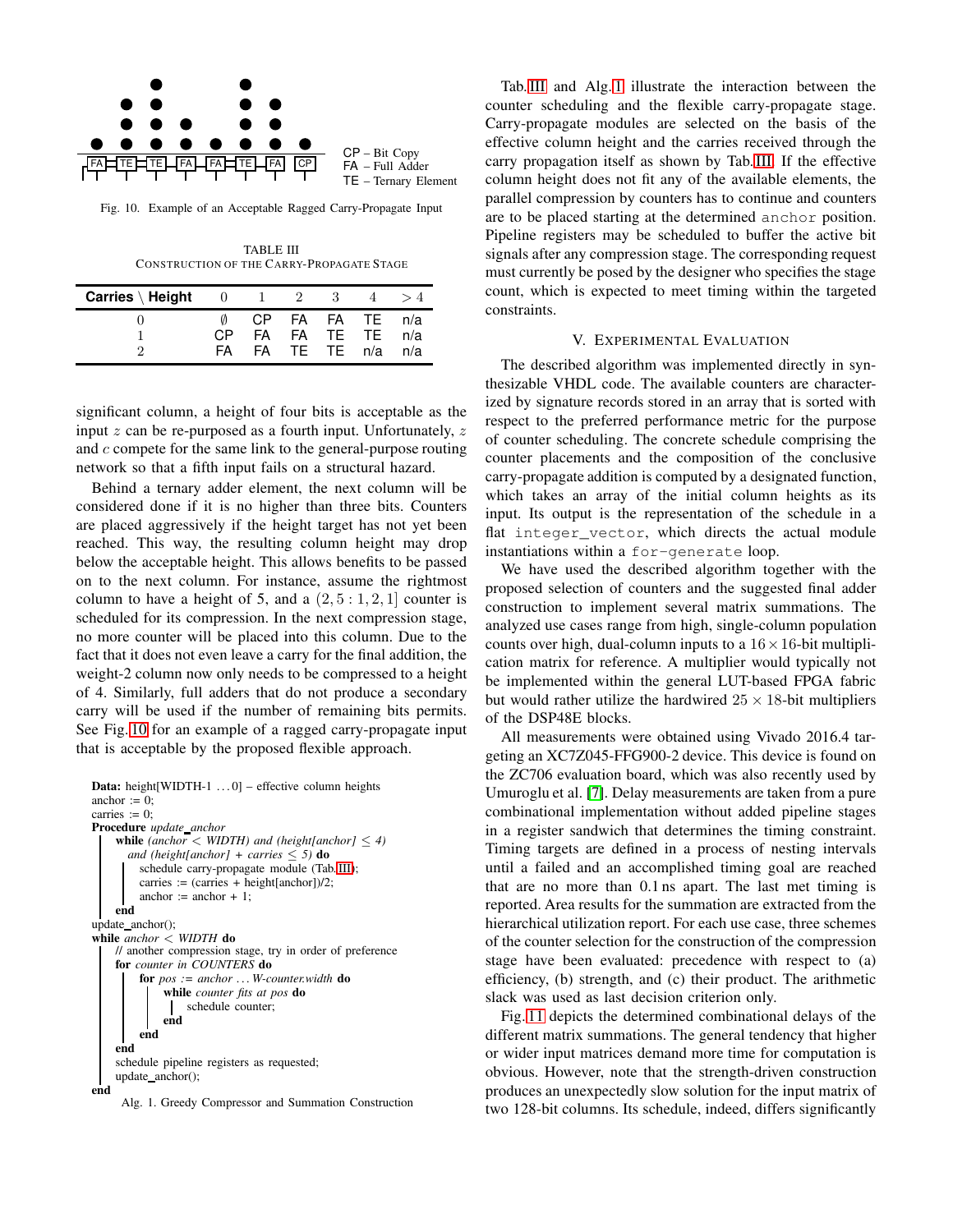

<span id="page-6-0"></span>Fig. 11. Total Combinational Summation Delays

| <b>Matrix</b> |    | FA $(2, 5)$ $(6)$ Slice |     | Efficiency / Product | <b>Stages</b> |    |                | FA $(2, 5)$ $(6)$ Slice | Strength | <b>Stages</b> |
|---------------|----|-------------------------|-----|----------------------|---------------|----|----------------|-------------------------|----------|---------------|
| (128)         |    | 3                       | 22. | 5                    | 4             |    | 0              | 25                      | 5        | 3             |
| (256)         | 6  |                         | 49  | 12                   | 4             |    | 0              | 49                      | 12       | 4             |
| (512)         |    | 5                       | 97  | 26                   | 5             | 6  |                | 101                     | 26       | 5             |
| (128, 128)    |    | 29                      | 18  | 14                   | 5             | 4  | $\mathfrak{D}$ | 46                      | 13       | 4             |
| (256, 256)    | 8  | 58                      | 37  | 29                   | 6             | 3  | 0              | 98                      | 28       | 5             |
| (512, 512)    |    | 116                     | 78  | 59                   |               | 4  | 0              | 197                     | 59       | 6             |
| MUL16         | 15 | 2                       |     | 27                   | 3             | 12 |                | 2                       | 28       | 3             |
|               |    |                         |     |                      |               |    |                |                         |          |               |

<span id="page-6-1"></span>

| TADIJE I V |                                                  |
|------------|--------------------------------------------------|
|            | <b>SCHEDULED COUNTERS AND COMPRESSION STAGES</b> |

as it is dominated by  $(6:1, 1, 1]$ - rather than the  $(2, 5:1, 2, 1]$ counter more frequently employed by the other approaches. Nonetheless, in the overall comparison the strength metric tends to produce the fastest solutions.

The soft  $16 \times 16$ -multiplier matrix appears to produce an extraordinarily long delay with all solution approaches, especially when realizing that it also only has a total of 256 input bits. It suffers from its wide result, which is computed within a final 32-bit carry-propagate adder. As can be seen in Tab. [IV,](#page-6-1) all computed solutions are also heavily dominated by wholeslice counters with only a few interspersed floating ones. This suggests that the delay implications even of short monolithic carry chains should be investigated more thoroughly in the future. Note that the schedules optimized for strength and for the efficiency-strength product were, in fact, identical in all the presented use cases.

The area consumption of the summation solutions is shown in Fig. [12.](#page-6-2) It clearly shows the tradeoffs imposed by the counter selection on different use cases in comparison to the delay figures. While the summation of the multiplication matrix is the slowest, it also has the most compact solution among the cases with 256 input bits. Here, the greater efficiency of the whole-slice counters takes effect. Also note that the strengthdriven selection has to pay an area premium for achieving a certain speed gain over the other approaches.



<span id="page-6-2"></span>Fig. 12. Total Summation Area



<span id="page-6-3"></span>Fig. 13. Area-Delay-Product of Matrix Summations

Using the combined area-delay product shown in Fig. [13](#page-6-3) as the quality metric, the differences between the selection approaches diminish further. There is no clear winner, and a preference towards area efficiency or speed should be selected explicitly so that the most appropriate solution can be constructed.

For a concrete practical reference, recollect the population count synthesized by Umuroglu et al. for FINN [\[7\]](#page-7-6). The population count is one of the key operations in their binarized neural network application. Their HLS implementation of a 128-bit instance, however, is pipelined so as to meet the 200 MHz clock target and occupies a total of 376 LUTs. All compressors generated by our very feasible and efficient greedy approach achieve this goal on the same device in a single cycle of a 200 MHz clock with only slightly more than a quarter of the resources. This demonstrates that providing such a critical operation possibly as a builtin function of the HLS compiler is worth more than a consideration.